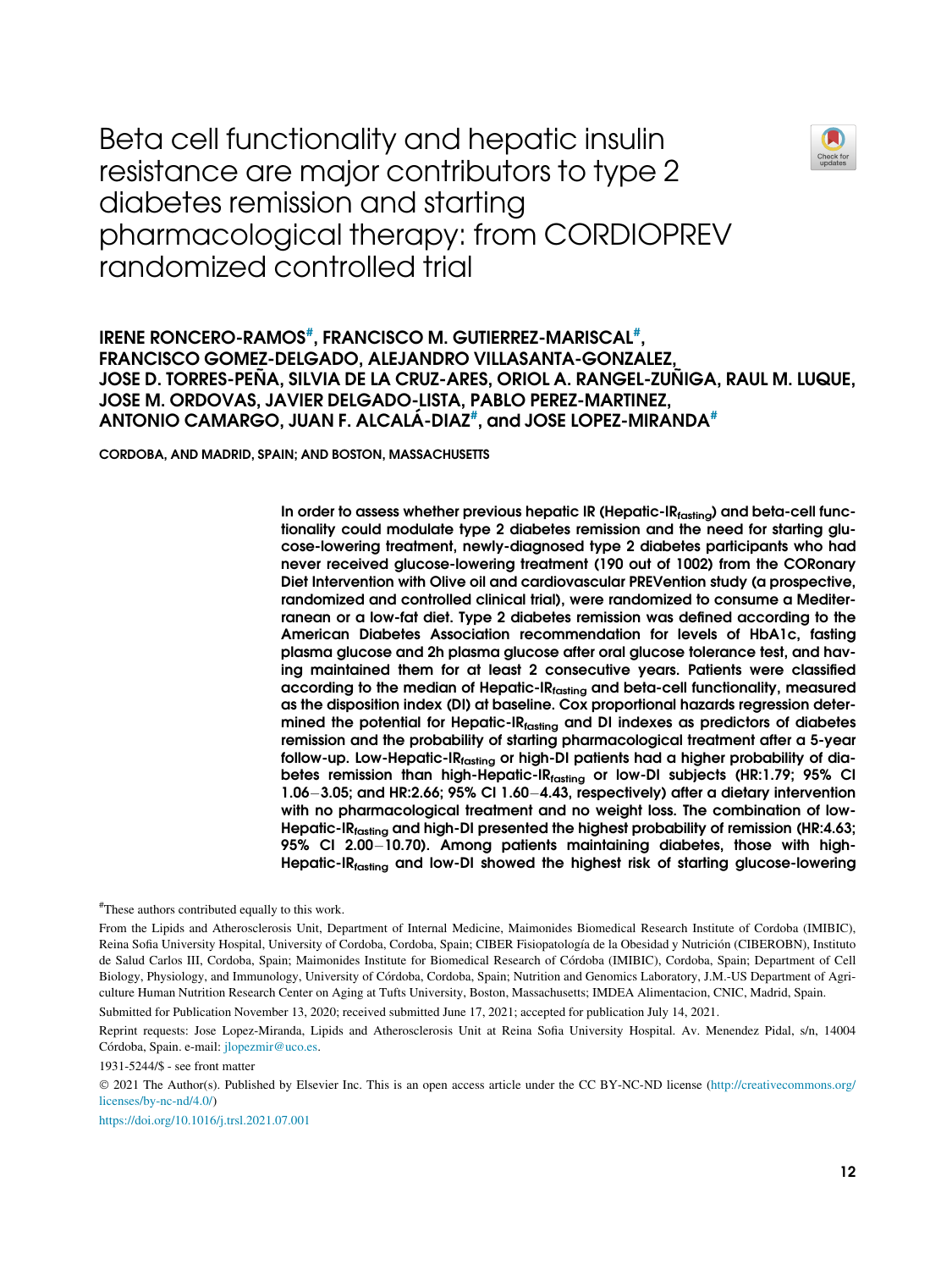therapy (HR:3.24;95% CI 1.50-7.02). Newly-diagnosed type 2 diabetes patients with better beta-cell functionality and lower Hepatic-I $R_{\text{fasting}}$  had a higher probability of type 2 diabetes remission in a dietary intervention without pharmacological treatment or weight loss, whereas among patients not achieving remission, those with worse beta-cell functionality and higher Hepatic-I $R_{\text{fasting}}$  index had the highest risk of starting glucose-lowering treatment after 5 years of follow-up. (Translational Research 2021; 238:12-24)

Abbreviations: Adipo-IR = Adipose tissue insulin resistance index; ALT = alanine aminotransferase; AUC = area under curve; BMI = body mass index; CHD = coronary heart disease; CORDIOPREV = CORonary Diet Intervention with Olive oil and cardiovascular PREVention; DBP = diastolic blood pressure; DI = disposition index; FFA = free fatty acids; HDL-c = high-density lipoprotein; Hepatic-IR<sub>fasting</sub> = hepatic insulin resistance index derived from fasting values; IGI = insulinogenic index; ISI = insulin sensitivity index; IR = insulin resistance; LDL-c = low-density lipoprotein; LF diet = low-fat diet; Med diet = Mediterranean diet; MISI = muscular insulin sensitivity index; MUFA = monounsaturated fatty acids;  $OGT = \text{oral glucose tolerance test}$ ; PUFA = polyunsaturated fatty acids; SBP = systolic blood pressure; T2DM = type 2 diabetes mellitus; TG = triglycerides

## At A Glance Commentary

Roncero-Ramos, et al.

#### Background

Our current knowledge regarding the etiology of type 2 diabetes points to hepatic insulin resistance and beta cell functionality as two 2 major abnormalities underlying the disease. Previous studies have associated type 2 diabetes remission with weight loss, together with a decrease in liver fat content and a higher beta cell recovery.

#### Translational Significance

Patients with lower hepatic insulin resistance and better beta cell functionality had a higher probability of remission without significant weight loss or pharmacological treatment. These results suggest that clinicians could identify patients with specific phenotypes in early-diagnosed type 2 diabetes that could be the key to achieve higher remission rates without weight loss or pharmacological treatment.

#### **INTRODUCTION**

The prevalence of type 2 diabetes mellitus is steadily increasing worldwide with the resulting greater socioeconomic burden on health services, the economy and society.<sup>[1](#page-11-0)[,2](#page-11-1)</sup> When diabetes is presented as a comorbidity along with coronary heart disease (CHD), there is a greater risk of vascular complications. $3,4$  $3,4$  The prevention of type 2 diabetes should therefore be a high priority in cardiovascular patients.

Two major pathophysiologic abnormalities are known to underlie most cases of type 2 diabetes: liver insulin resistance (IR) and defects in pancreatic beta cell function,  $5-7$  $5-7$  $5-7$  acting in a cyclical way, which has been expanded into what was subsequently termed the twin cycle hypothesis.<sup>[8](#page-11-6)[,9](#page-11-7)</sup> An excess of fat accumulation in the liver induces liver IR, causing rises in fasting plasma glucose and triggering an increase in insulin production. As a consequence, this phenomenon leads to impaired pancreatic beta cell function that results in the development of type 2 diabetes. $10$ 

It has recently been demonstrated that type 2 diabetes is reversible in patients who undergo bariatric surgery for obesity $11-13$  $11-13$  $11-13$  and follow moderate energy restriction diets, $14$  counteracting the fat accumulation in the liver and pancreas. However, the molecular mechanisms responsible for the remission are unclear. Some investigators have examined the involvement of IR and beta cell functionality status at the beginning of the disease,  $15,16$  $15,16$  For instance, Wang et al demonstrated that the status of these parameters before intense insulin treatment was key for long-term remission. $17$  However, to the best of our knowledge, no long-term comparisons of different dietary patterns in individuals with hepatic IR and/or beta-cell dysfunction without pharmacological treatment or weight loss have been reported in cases of type 2 diabetes remission in patients with CHD.

Thus, our objective was to evaluate whether the previous status of hepatic IR and beta cell functionality could modulate type 2 diabetes remission rates in newly-diagnosed type 2 diabetes in patients with CHD from the CORDIOPREV (CORonary Diet Intervention with Olive oil and cardiovascular PREVention) study after dietary intervention without pharmacological treatment. In addition, considering the group of patients who failed to achieve remission, we aimed to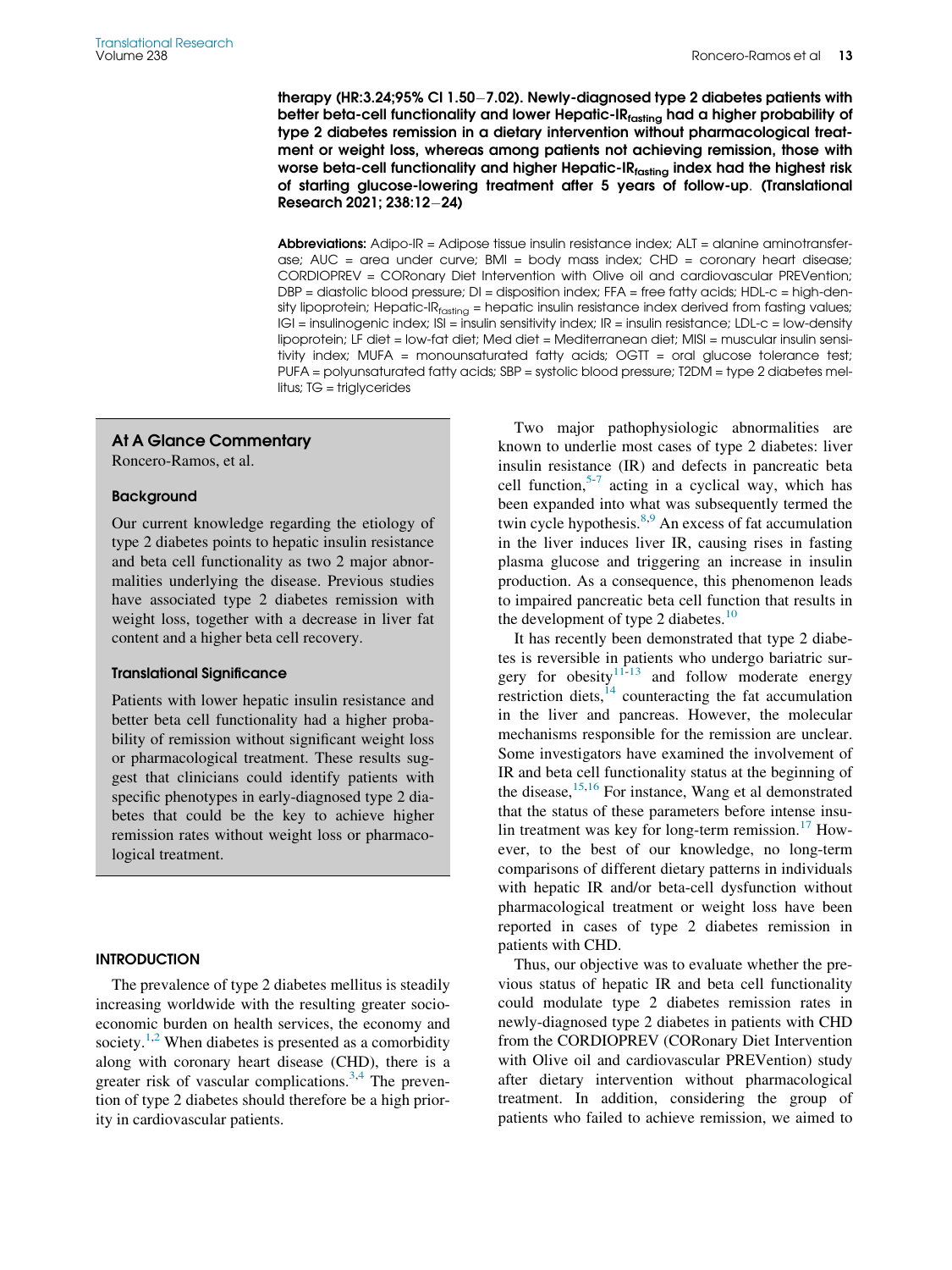identify which group of these patients had more probability of starting glucose-lowering treatment, according to hepatic IR and beta cell function phenotypes.

#### MATERIALS AND METHODS

Study subjects. The current work was conducted within the framework of the CORDIOPREV study (Clinicaltrials.gov NTC00924937), an ongoing prospective, randomized, open, controlled trial including 1002 patients with CHD, who had their last coronary event more than 6 months before their enrolment in 2 different dietary models for 7 years, in addition to following the conventional treatment for coronary heart disease.<sup>[18](#page-11-15)</sup> The participants were randomized to receive 2 diets: a Mediterranean (Med) diet or a low-fat (LF) diet. The inclusion and exclusion criteria have been reported previously.<sup>[18](#page-11-15)</sup>

Patients who had diabetes diagnosed at the beginning of the study and were not receiving glucose-lowering treatment were included in the CORDIOPREV-DIRECT study (190 out of 1002 patients). The diabetes diagnosis was carried out according to the American Diabetes Association diagnosis criteria.<sup>19</sup> Of these, 7 patients could not be included due to their inability to perform the diagnostic test used in this work. Thus, the remaining 183 type 2 diabetes patients were distributed at baseline into 2 groups, according to the median of their hepatic insulin resistance index derived from fasting values (Hepatic-IR $_{\text{fasting}}$ ): 89 patients who had Hepatic-IR $_{\text{fasting}}$  values below the median (Low Hepatic-IR<sub>fasting</sub> group) and 93 patients who had Hepatic-IRfasting values above the median (High Hepatic-IRfasting group). One patient could not be classified because we were unable to obtain reliable Hepatic-IR<sub>fasting</sub> data for them at baseline.

The second classification of our population was carried out according to the median of the beta cell functionality values, measured as the disposition index (DI) at baseline. Of the 183 patients, 89 presented disposition index values above the median (High DI group), 90 showed disposition index values below the median (Low DI group) and 4 patients could not be classified due to technical difficulties in acquiring the baseline DI data.

The biochemical and laboratory measurements were performed as previously described.<sup>[20,](#page-11-17)[21](#page-11-18)</sup> All the patients gave written, informed consent to participate in the study. The trial protocol and amendments were approved by the local ethics committee of Reina Sofia University Hospital in Cordoba, following the Helsinki declaration and good clinical practices.

Randomization and masking. The procedure of ran-domization has been reported elsewhere.<sup>[18](#page-11-15)</sup> Briefly, the randomization was based on the following variables: sex (male, female), age (under and over 60 years old) and previous myocardial infarction (yes, no). With this distribution, 8 different groups were created, with all the possible combinations of the above factors, to which the diets were assigned (block randomization). The dietitians were the only members of the intervention team to be aware of the dietary group of each participant.

Criteria for diabetes remission. Type 2 diabetes remission was defined as  $HbA1c < 6.5\%$ , fasting plasma glucose <126 mg/dL and 2 hours plasma glucose after 75 gr oral glucose tolerance test (OGTT) <200 mg/dL, and maintaining these levels for at least 2 consecutive years without the use of diabetes medication to lower blood glucose levels. The patients were tested yearly from the first year of follow-up and classified as remission or maintaining diabetes at fifth year of the study. In our population, 73 patients reverted from type 2 diabetes after 5 years of dietary intervention, while 110 participants had not achieved remission by the end of the follow-up period.

Glucose-lowering treatment. We also evaluated the patients who started glucose-lowering treatment during the follow-up period. Pharmacological treatment was prescribed by the primary care physicians or any other specialist who was not linked to the CORDIOPREV study, according to the standardized recommendations given by the international guidelines.<sup>[22](#page-11-19)</sup> None of the CORDIOPREV study researchers were involved in the decision to start glucose-lowering treatment in those patients.

Study design and dietary assessment. The participants were randomized to receive 2 diets: a Med diet or a LF diet. The LF diet consisted of  $\langle 30\%$  total fat  $(\langle 10\%$ saturated fat,  $12\% - 14\%$  monounsaturated fat (MUFA), and  $6\% - 8\%$  polyunsaturated fat (PUFA), 15% protein, and a minimum of 55% carbohydrates. The Med diet comprised a minimum of 35% of calories as fat (22% MUFA fat,  $6\%$  PUFA fat, and  $<10\%$  saturated fat), 15% proteins, and a maximum of 50% carbo-hydrates.<sup>[18](#page-11-15)</sup> In both diets, the cholesterol content was adjusted to  $<$  300 mg/d.

The dietary assessment has been described recently. $^{23}$  $^{23}$  $^{23}$  Participants in both intervention groups received the same intensive dietary counseling. Nutritionists carried out individual interviews at baseline and every 6 months, and quarterly group education sessions were held with up to 20 participants per session and separate sessions for each group.

Estimation of insulin resistance and beta cell function indexes. The patients underwent a standard OGTT analyzed by the Matsuda and DeFronzo method $^{24}$  $^{24}$  $^{24}$  every year during the follow-up period. After an overnight fast, blood was sampled from a vein before oral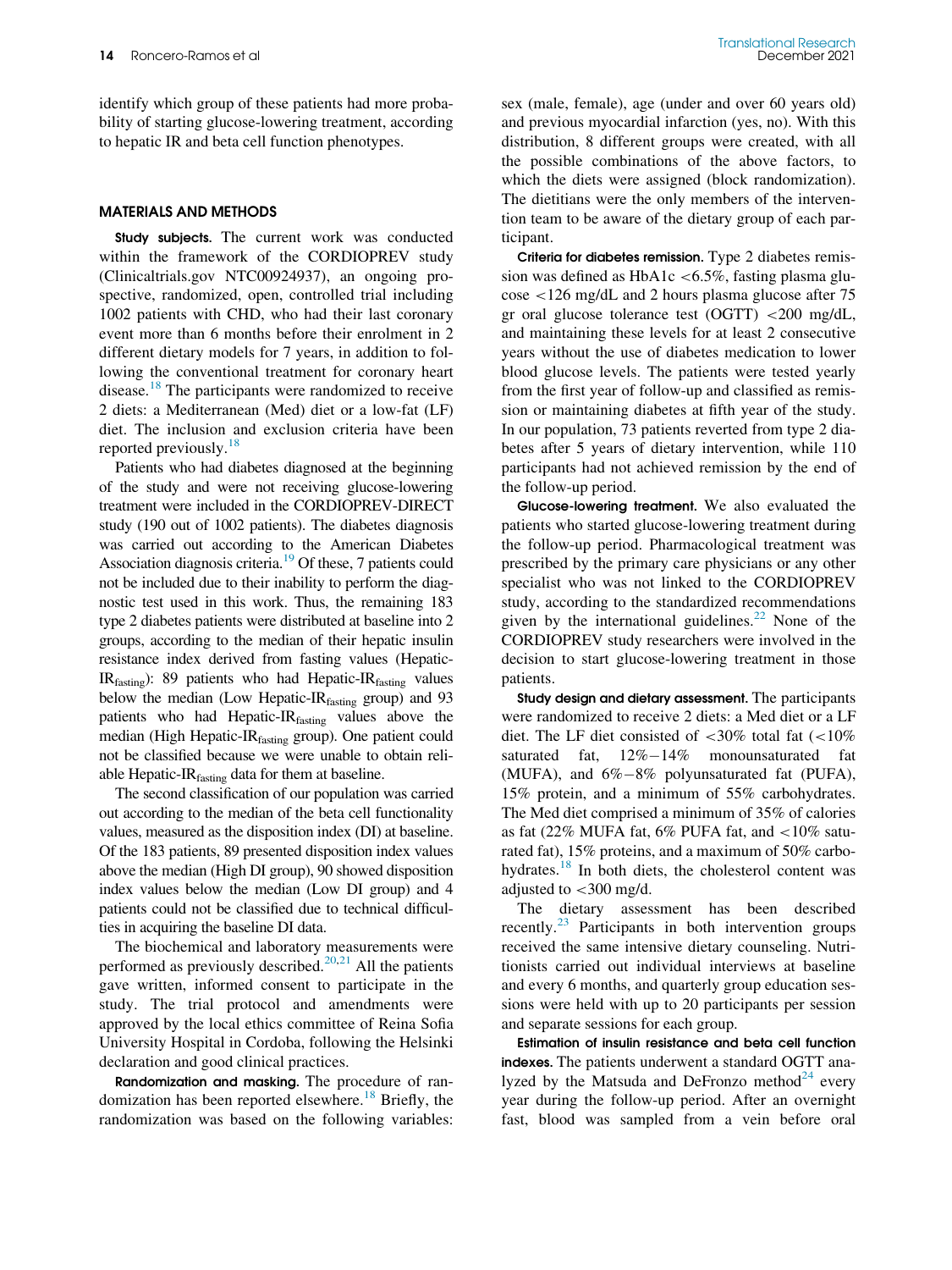glucose intake (0 min) and again after a 75 g flavored glucose load (Trutol 75; Custom Laboratories, Baltimore, MD, USA). Blood samples were taken at 30, 60, 90 and 120 min to determine glucose and insulin concentrations. $^{24}$  $^{24}$  $^{24}$  Since C-peptide was not measured, the insulin data might be confounded by clearance. The following indexes were calculated at baseline and every year during the follow-up period. The hepatic insulin resistance index derived from fasting values (Hepatic-IRfasting) was calculated as fasting insulin (pmol/l)  $\times$  fasting glucose (mmol/l), since, as suggested by Abdul-Ghani et al, $^{25}$  $^{25}$  $^{25}$  hepatic glucose production (HGP) is the primary determinant of the FPG concentration, $^{26}$  $^{26}$  $^{26}$  and FPI concentration is the primary regulator of HGP, $^{27}$  $^{27}$  $^{27}$  the product of FPG and FPI pri-marily reflects hepatic insulin resistance.<sup>[25](#page-11-22)</sup> The muscle insulin sensitivity index (MISI) was measured according to the Abdul-Ghani et al method<sup>21</sup>: MISI =  $(dG/dt)$ / mean plasma insulin concentration, where dG/dt is the rate of decay of plasma glucose concentration from its peak value to its nadir during the OGTT. Other IR indices determined were: insulin sensitivity index  $(ISI) = 10,000/\sqrt{$  ([fasting insulin (pmol/l)  $\times$  fasting glucose (mmol/l)]  $\times$  [mean OGTT insulin (pmol/ l)]  $\times$  [mean OGTT glucose (mmol/l)])<sup>24</sup>; and HOMA-IR.[28](#page-11-25) Insulin secretion was measured by the insulinogenic index (IGI): IGI =  $(30 \text{ min} \text{ insulin} - \text{fasting} \text{ insu-}$  $\lim$  [pmol/l])/(30 min glucose fasting glucose [mmol/ l]).[29](#page-11-26) Finally, beta cell function was estimated by calculating the disposition index (DI) as follows:  $DI = ISI \times [AUC30 min insulin/AUC30 min glucose]$ , where AUC30 min is the area under the curve between baseline and 30 min of the OGTT for insulin (pmol/l) and glucose (mmol/l) measurements, respectively, calculated by the trapezoidal method. $30$  The adipose tissue insulin resistance index (Adipo-IR) was calculated as the product of fasting free fatty acids (FFA) x fasting plasma insulin. $31$ 

Statistical analyses. SPSS statistical software (IBM SPSS Statistics version 21.0) was used for statistical analysis of the data. The normal distribution of variables was assessed using the Kolmogorov-Smirnov test. The data are represented as the mean  $\pm$  SEM for continuous variables and as frequencies for categorical variables. P values  $\leq 0.05$  were considered statistically significant. The statistical differences in the metabolic variables between groups were evaluated by 1-way ANOVA. Qualitative variables were compared using the Chi-square test. We used the total AUC of the different postprandial parameters following the trapezoid rule to assess the magnitude of change during the postprandial state, as in a previous study carried out by our group.[32](#page-11-29) A repeated-measures ANOVA test was used to determine the statistical differences between

variables at baseline and during the follow-up period. The post hoc statistical analysis was completed using Bonferroni's multiple comparison tests. For the statistical analysis we used age, sex, BMI, fasting glucose, use of statins, family history of diabetes, ethnicity, HDL-cholesterol, and triglycerides as covariables.

Previous further analysis, we classified our patients as above/below the median in each of the diabetes indexes calculated (ISI, DI, Hepatic-IR<sub>fasting</sub>, IGI, MISI, Adipo-IR and HOMA-IR) and performed a logistic regression analysis in order to identify the potential influencers in diabetes remission. The model outcomes showed that only DI and Hepatic-IRfasting were associated with the probability of diabetes remission (Supplemental Table 1). We sought for the relevance of including BMI or weight change as a confounding variable in the Cox models and we found no statistical significance for weight change in our outcomes but did for BMI, so we decided to include it in our analysis. According to that, a Cox proportional hazards model was applied to identify the potential association of Hepatic-I $R_{\text{fasting}}$ , DI and its combination with the time of type 2 diabetes remission and with the probability of initiating glucose-lowering treatment. In order to adjust these associations, the full model was implemented, with the following variables: sex, age, BMI, triglycerides, HDL-c, treatment (according to dose) with statins, family history of diabetes, and diet consumed during the intervention. Since fasting glucose was included in calculation formula for DI and Hepatic-I $R_{\text{fasting}}$ , it was excluded from the Cox model in order to avoid overestimations.

#### RESULTS

Baseline characteristic of the participants according to hepatic insulin resistance and beta-cell functionality phenotypes. The characteristics of the subjects according to the hepatic insulin resistance phenotype (High versus Low) at baseline are shown in [Table I.](#page-4-0) We observed that the High Hepatic-IRfasting group had higher values of BMI, waist circumference, diastolic blood pressure (DBP), glucose, glucose 2h-OGTT, insulin, HOMA-IR, triglycerides, alanine aminotransferase (ALT), Hepatic-I $R_{\text{fasting}}$  and Adipo-IR than the Low Hepatic-IR<sub>fasting</sub> group at baseline (all,  $P < 0.05$ ). Moreover, subjects with High Hepatic-IRfasting had a lower age  $(P= 0.001)$  and ISI  $(P< 0.001)$  compared with the Low Hepatic-I $R_{\text{fasting}}$  group.

The characteristics of the subjects according to the beta cell functionality phenotype at baseline are shown in [Table II.](#page-5-0) We found that the High DI group had lower values of glucose, glucose 2h-OGTT, HOMA-IR and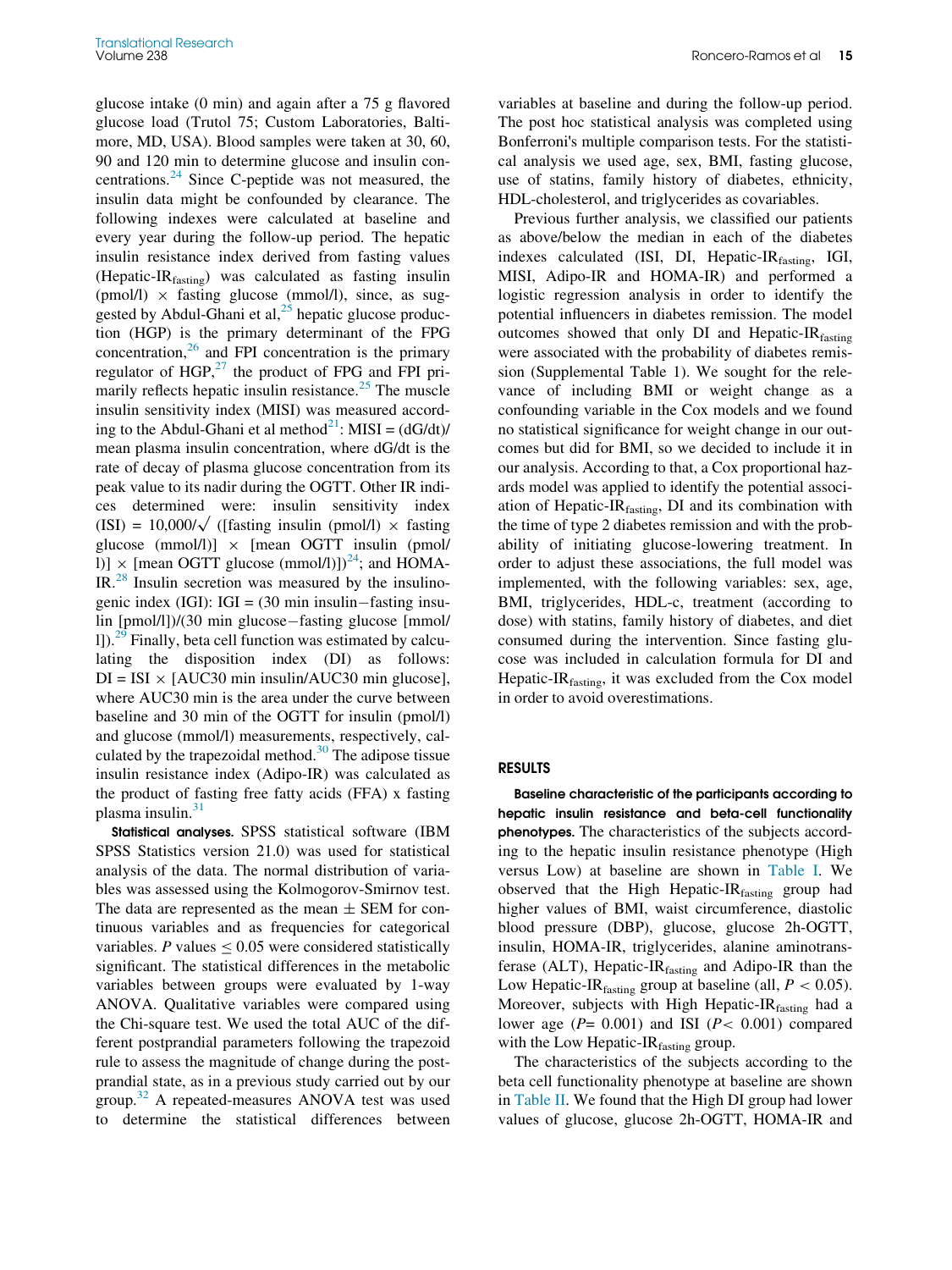| n                         | Low hepatic- $IR_{\text{fastina}}$<br>89 | High hepatic-IRfasting<br>93   | P-value |
|---------------------------|------------------------------------------|--------------------------------|---------|
| Men/Women (n)             | 74/15                                    | 78/15                          | 0.895   |
| Age (years)               | $62.2 \pm 1.0$                           | $57.7 \pm 0.9$                 | 0.001   |
| BMI ( $\text{Kg/m}^2$ )   | $29.6 \pm 0.4$                           | $32.6 \pm 0.5$                 | < 0.001 |
| Waist circumference (cm)  | $101 \pm 0.9$                            | $110 \pm 1.1$                  | < 0.001 |
| SBP (mm Hg)               | $136 \pm 2.1$                            | $138 \pm 2.1$                  | 0.374   |
| DBP (mm Hg)               | $74.8 \pm 1.2$                           | $78.9 \pm 1.2$                 | 0.017   |
| $HbA1c$ (%, mmol/mol)     | $6.58 \pm 0.07$ , 48 $\pm$ 0.5           | $6.79 \pm 0.09$ , 51 $\pm$ 0.6 | 0.072   |
| Glucose (mg/dl)           | $104 \pm 1.7$                            | $117 \pm 3.0$                  | < 0.001 |
| Glucose 2h-OGTT (mg/dl)   | $191 \pm 7.5$                            | $218 \pm 9.1$                  | 0.022   |
| Insulin (mU/l)            | $7.10 \pm 0.41$                          | $16.3 \pm 1.3$                 | < 0.001 |
| <b>HOMA-IR</b>            | $2.25 \pm 0.08$                          | $6.28 \pm 0.41$                | < 0.001 |
| HDL-cholesterol (mg/dl)   | $42.7 \pm 1.0$                           | $40.5 \pm 1.1$                 | 0.122   |
| LDL-cholesterol (mg/dl)   | $92.2 \pm 2.8$                           | $91.0 \pm 2.7$                 | 0.760   |
| Triglycerides (mg/dl)     | $131 \pm 7.7$                            | $154 \pm 7.2$                  | 0.031   |
| C-reactive protein (mg/L) | $2.97 \pm 0.25$                          | $2.94 \pm 0.22$                | 0.934   |
| Use of statins (%)        | 87.6%                                    | 87.1%                          | 0.912   |
| ALT(U/L)                  | $25.8 \pm 1.3$                           | $30.6 \pm 1.4$                 | 0.012   |
| <b>ISI</b>                | $3.69 \pm 0.15$                          | $1.74 \pm 0.08$                | < 0.001 |
| DI                        | $0.57 \pm 0.05$                          | $0.49 \pm 0.03$                | 0.140   |
| Hepatic-IRfasting         | $933 \pm 30$                             | $2544 \pm 166$                 | < 0.001 |
| <b>MISI</b>               | $0.024 \pm 0.032$                        | $0.018 \pm 0.002$              | 0.092   |
| IGI                       | $0.50 \pm 0.05$                          | $0.87 \pm 0.21$                | 0.097   |
| Adipo-IR                  | $22.4 \pm 1.5$                           | $50.2 \pm 3.6$                 | < 0.001 |

<span id="page-4-0"></span>Table I. Baseline characteristics of participants according to hepatic insulin resistance phenotype

Abbreviations: SBP, systolic blood pressure; DBP, diastolic blood pressure; ISI, insulin sensitivity index; DI, disposition index; Hepatic-IRtasting' hepatic insulin resistance index derived from fasting values; MISI, Muscular insulin sensitivity index; IGI, insulinogenic index; ALT, alanine aminotransferase; OGTT, Oral Glucose Tolerance Test.

Values expressed as mean  $\pm$  SEM. frequencies in men/women;

One-Way ANOVA P-values. P < 0.05 indicates significant differences between groups.

Hepatic-IR<sub>fasting</sub> than the Low DI group (all  $P < 0.05$ ). In addition, subjects with a High DI phenotype had higher LDL-c, ISI, DI and IGI values compared with the Low DI group.

In addition, we analyzed the change in weight and BMI between baseline and after 5 years of intervention according to the Hepatic-I $R_{\text{fasting}}$  and DI groups (Supplemental Table 2). We did not observe any significant differences in weight and BMI change values between the groups after the intervention.

Probability of type 2 diabetes remission. We performed a Cox proportional hazards regression analysis to determine the probability of type 2 diabetes remission according to the hepatic insulin resistance phenotype after 5 years of intervention ([Fig 1](#page-6-0)A). Compared to the High Hepatic-I $R_{\text{fasting}}$  patients (reference group), the Low Hepatic-IR $_{\text{fasting}}$  patients presented a 2.3-fold higher probability of type 2 diabetes remission (HR: 2.30; 95% CI: 1.41-3.73). After adjustment for all possible confounder variables mentioned in the statistical section in the methodology, the Cox model outcomes showed that that Low Hepatic-IRfasting patients presented a 1.8-fold higher probability of remission (HR: 1.79;  $95\%$  CI: 1.06-3.05). In addition, the model showed the association of baseline BMI, where each

SD of lower BMI corresponded to a 1.07-fold higher probability of remission (HR: 1.07; 95% CI:  $1.01 - 1.14$ .

Further, we performed a second Cox analysis to evaluate the probability of type 2 diabetes remission according to the beta cell functionality phenotype after 5 years of intervention [\(Fig 1](#page-6-0)B). The results showed that patients with higher DI values had 2.4 more probability of type 2 diabetes remission than patients with low DI values (reference group) (HR: 2.40; 95% CI:  $1.46 - 3.95$ ). After adjustment with the variables mentioned above, the Cox model outcomes showed that High DI patients presented a 2.7-fold higher probability of remission (HR: 2.66; 95% CI: 1.60-4.43). In addition, the model showed the association of baseline BMI, where each SD of lower BMI represented a 1.11 fold higher probability of remission (HR: 1.11; 95%  $CI: 1.05 - 1.18$ .

At this point, we wondered whether the patients' phenotype had the same effect in each diet on their probability of diabetes remission. Here, we found the same effect regardless of the diet, so these diets did not modulate diabetes remission differently in our study groups (Hepatic-IR<sub>fasting</sub> and DI groups) (Supplemental Table 3). In this regard, we also observed that there were no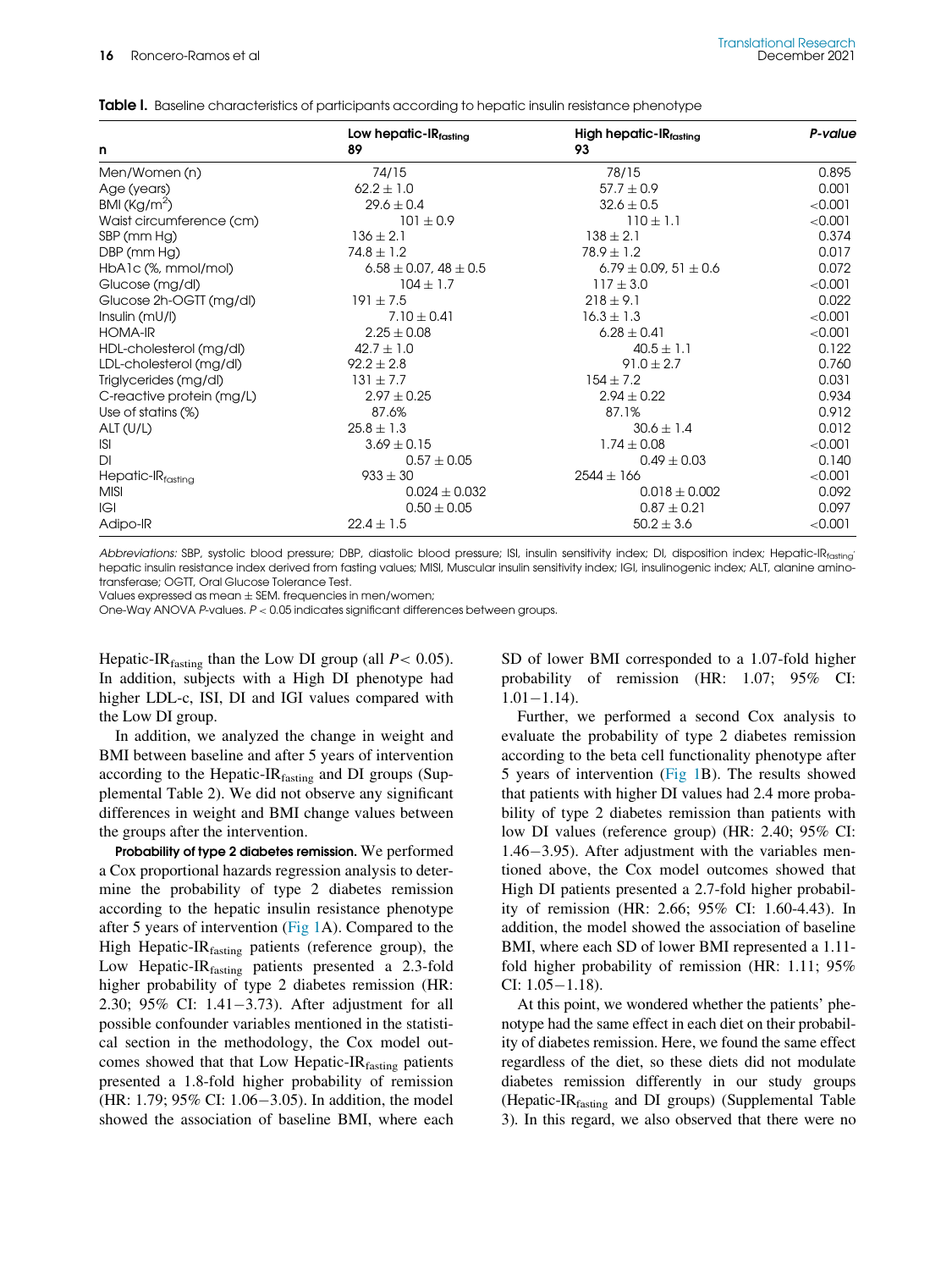| N                         | Low DI<br>90                | High DI<br>89                  | P-value |
|---------------------------|-----------------------------|--------------------------------|---------|
| Men/Women (n)             | 78/12                       | 72/17                          | 0.295   |
|                           |                             | $60.3 \pm 1.0$                 | 0.469   |
| Age (years)               | $59.3 \pm 1.0$              |                                |         |
| BMI ( $\text{Kg/m}^2$ )   | $30.7 \pm 0.4$              | $31.6 \pm 0.5$                 | 0.186   |
| Waist circumference (cm)  | $105 \pm 1.1$               | $105 \pm 1.2$                  | 0.909   |
| SBP (mm Hg)               | $139 \pm 2.3$               | $135 \pm 1.9$                  | 0.184   |
| DBP (mm Hg)               | $78.2 \pm 1.3$              | $75.7 \pm 1.1$                 | 0.148   |
| HbA1c (%, mmol/mol)       | $6.79 \pm 0.10, 51 \pm 0.7$ | $6.59 \pm 0.07$ , $48 \pm 0.5$ | 0.105   |
| Glucose (mg/dl)           | $122 \pm 2.9$               | $100 \pm 1.4$                  | < 0.001 |
| Glucose 2h-OGTT (mg/dl)   | $244 \pm 8.1$               | $165 \pm 6.7$                  | < 0.001 |
| Insulin (mU/I)            | $12.9 \pm 1.3$              | $10.8 \pm 0.8$                 | 0.176   |
| <b>HOMA-IR</b>            | $5.12 \pm 0.47$             | $3.57 \pm 0.20$                | 0.003   |
| HDL-cholesterol (mg/dl)   | 41.4 $\pm$ 1.2              | $41.7 \pm 0.9$                 | 0.828   |
| LDL-cholesterol (mg/dl)   | $86.2 \pm 2.9$              | $96.6 \pm 2.6$                 | 0.008   |
| Triglycerides (mg/dl)     | $143 \pm 7.4$               | $144 \pm 7.9$                  | 0.919   |
| C-reactive protein (mg/L) | $3.02 \pm 0.24$             | $2.83 \pm 0.23$                | 0.558   |
| Use of statins (%)        | 90%                         | 87.6%                          | 0.616   |
| ALT(U/L)                  | $28.6 \pm 1.3$              | $27.8 \pm 1.4$                 | 0.654   |
| <b>ISI</b>                | $2.35 \pm 0.14$             | $2.99 \pm 0.17$                | 0.004   |
| DI                        | $0.30 \pm 0.01$             | $0.76 \pm 0.05$                | < 0.001 |
| Hepatic-IRfasting         | $2096 \pm 189$              | $1446 \pm 81$                  | 0.002   |
| <b>MISI</b>               | $0.023 \pm 0.003$           | $0.019 \pm 0.002$              | 0.393   |
| IGI                       | $0.36 \pm 0.03$             | $1.0 \pm 0.2$                  | 0.004   |
| Adipo-IR                  | $39.4 \pm 3.3$              | $33.6 \pm 3.0$                 | 0.200   |

<span id="page-5-0"></span>Table II. Baseline characteristics of participants according to beta-cell functionality phenotype

Abbreviations: SBP, systolic blood pressure; DBP, diastolic blood pressure; ISI, insulin sensitivity index; DI, disposition index; Hepatic-IRtrasting hepatic insulin resistance index derived from fasting values; MISI, Muscular insulin sensitivity index; IGI, insulinogenic index; ALT, alanine aminotransferase; OGTT, Oral Glucose Tolerance Test.

Values expressed as mean  $\pm$  SEM. frequencies in men/women;

One-Way ANOVA P-values. P < 0.05 indicates significant differences between groups.

statistical differences in number of remission/non remission among the type of diet studied ( $\chi$ 2, P= 0.741).

Finally, to evaluate which index, DI or Hepatic-IRfasting, had a better predictive effect on the probability of type 2 diabetes remission, we divided our patients into 4 groups, according to the DI and Hepatic-I $R_{\text{fasting}}$  values at baseline. Next, we performed a Cox regression analysis to determine the probability of type 2 diabetes remission according to these groups [\(Fig 1C](#page-6-0)). The results showed that patients with the highest values of DI and the lowest values of Hepatic-IR<sub>fasting</sub> presented a greater probability of type 2 diabetes remission than the High Hepatic-IR  $_{\text{fasting}}$  & Low DI group (HR: 5.40;  $95\%$  CI 2.47-11.81). The Low Hepatic- $IR<sub>fasting</sub>$  & Low DI and High Hepatic-IRfasting & High DI groups presented intermediate values for probability of type 2 diabetes remission (HR: 2.80; 95% CI 1.19-6.60 and HR: 2.93; 95% CI  $1.27-6.79$ , respectively). However, after adjustment with the possible confounder variables, the Cox model outcomes showed that the group of patients with the highest values of DI and the lowest values of Hepatic-IRfasting presented a greater probability of type 2 diabetes remission than the High Hepatic-IR $_{\text{fasting}}$  & Low DI

group (HR: 4.63;  $95\%$  CI 2.00-10.70). Furthermore, after adjustment, only the High Hepatic-IR  $_{\text{fasting}}$  & High DI groups presented a higher probability of type 2 diabetes remission in comparison with the reference group (HR: 3.63;  $95\%$  CI 1.50-8.80). In addition, the model showed the association of baseline BMI, where each SD of lower BMI corresponded to a 1.09-fold higher probability of remission (HR: 1.09; 95% CI:  $1.02 - 1.16$ .

Probability of starting glucose-lowering treatment. We performed a COX proportional hazards regression analysis to determine the probability of starting type 2 diabetes glucose-lowering treatment according to the hepatic insulin resistance and beta cell functionality phenotypes during 5 years of follow-up [\(Fig 2](#page-7-0)). The results showed that patients with higher Hepatic-IR<sub>fast-</sub> ing values had a higher probability of starting type 2 diabetes pharmacological treatment (HR: 2.21; 95% CI: 1.34-3.65) than the low Hepatic-IR $_{\text{fasting}}$  group. Likewise, patients with lower DI values also had a greater probability of starting glucose-lowering treatment than those presenting higher DI values (HR: 1.98; 95% CI:  $1.20 - 3.24$ ). However, after adjustment with the possible confounder variables mentioned in the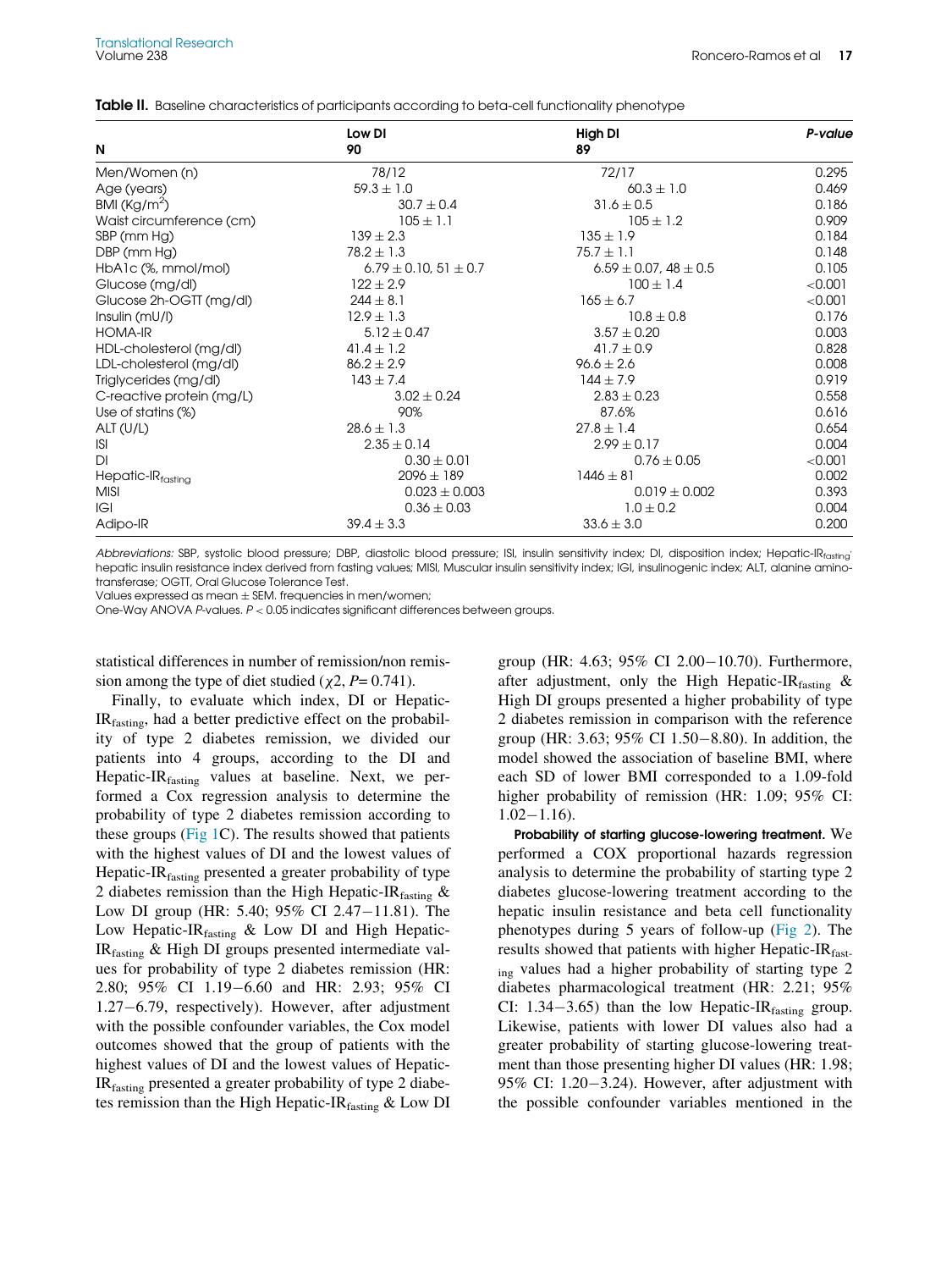

<span id="page-6-0"></span>

|                                          | HR         |      | 95% CI for HR |       |
|------------------------------------------|------------|------|---------------|-------|
| <b>Hepatic-IRfasting</b>                 |            |      | Lower         | Upper |
| <b>High Hepatic-</b><br>IRfasting (ref.) |            | 1.00 | 1.00          | 1.00  |
| <b>Low Hepatic-</b>                      | Unadjusted | 2.30 | 1.41          | 3.73  |
| <b>IRfasting</b>                         | Adjusted*  | 1.79 | 1.06          | 3.05  |



 $\mathbf C$ 

 $\mathbf 0$ 

 $\mathfrak o$ 



| DI            |            | HR   | 95% CI for HR |       |
|---------------|------------|------|---------------|-------|
|               |            |      | Lower         | Upper |
| Low DI (ref.) |            | 1.00 | 1.00          | 1.00  |
| High DI       | Unadjusted | 2.40 | 1.46          | 3.95  |
|               | Adjusted*  | 2.66 | 1.60          | 4.43  |



20

40

Time since randomization (months)

60

|                                                  |              | HR   | 95% CI for HR |       |
|--------------------------------------------------|--------------|------|---------------|-------|
| <b>Hepatic-IRfasting &amp; DI</b>                |              |      | Lower         | Upper |
| <b>High Hepatic-IRfasting</b><br>& Low DI (ref.) |              | 1.00 | 1.00          | 1.00  |
| <b>Low Hepatic-IRfasting</b>                     | Unadjusted   | 2.80 | 1.19          | 6.60  |
| & Low DI                                         | $Adi$ usted* | 2.23 | 0.90          | 5.56  |
| <b>High Hepatic-IRfasting</b>                    | Unadjusted   | 2.93 | 1.27          | 6.79  |
| & High DI                                        | Adjusted*    | 3.63 | 1.50          | 8.80  |
| <b>Low Hepatic-IRfasting</b><br>& High DI        | Unadjusted   | 5.40 | 2.47          | 11.81 |
|                                                  | Adjusted*    | 4.63 | 2.00          | 10.70 |

Fig 1. Probability of type 2 diabetes remission. Probability of type 2 diabetes remission according to hepatic insulin resistance index derived from fasting values (Hepatic-IRfasting) (A), beta cell functionality measured as disposition index (DI) (B) and the combination of Hepatic-IRfasting and DI groups (C). The graphics represent the curves of probability without adjustment. These models were adjusted for age, sex, BMI, triglycerides, HDL-c, treatment with statins, family history of diabetes and diet consumed during the intervention. The HR between groups was calculated.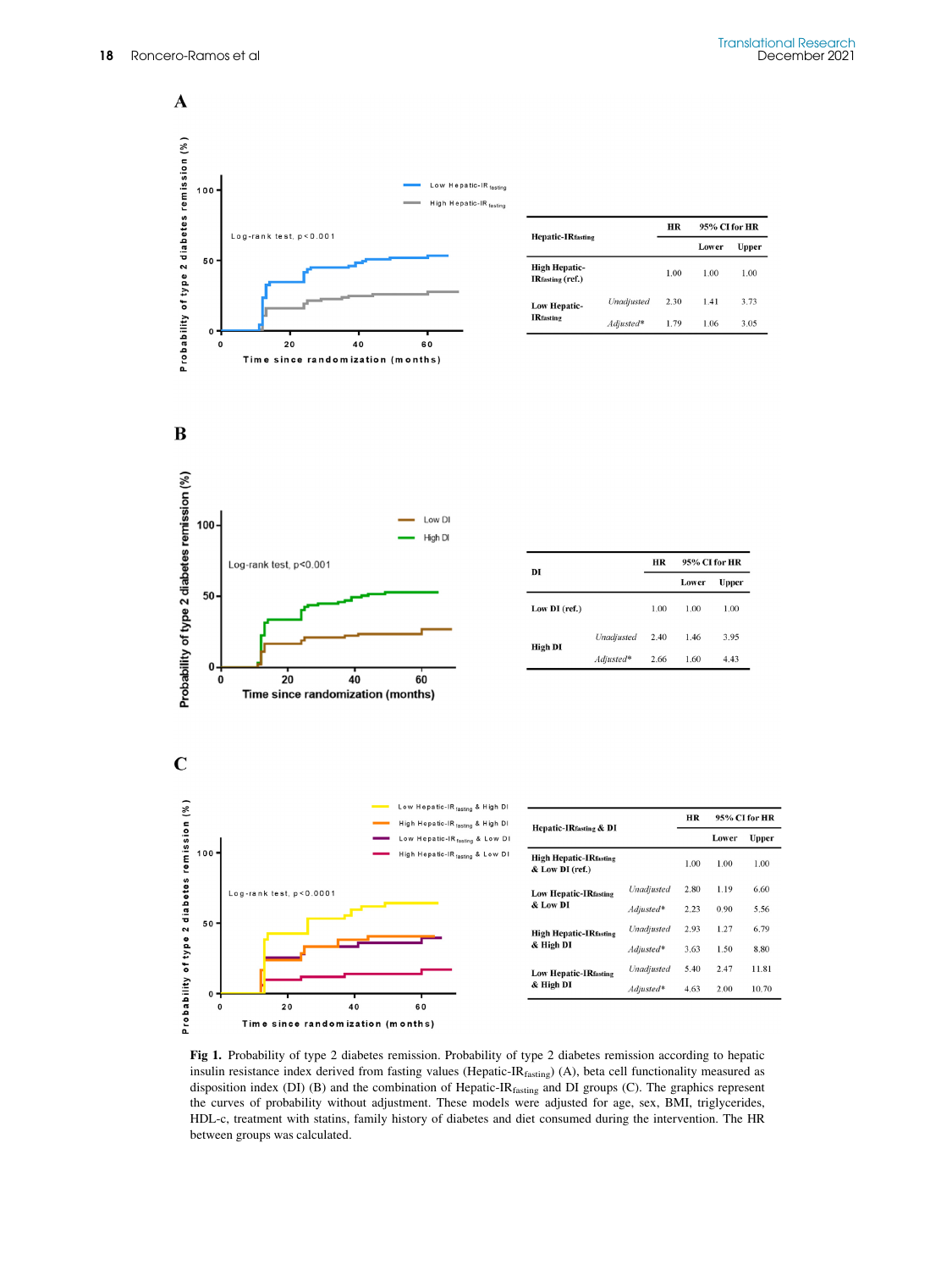<span id="page-7-0"></span> $\mathbf A$ 







| DI             |            | HR   | 95% CI for HR |       |  |
|----------------|------------|------|---------------|-------|--|
|                |            |      | Lower         | Upper |  |
| High DI (ref.) |            | 1.00 | 1.00          | 1.00  |  |
| <b>Low DI</b>  | Unadjusted | 1.98 | 1.20          | 3.24  |  |
|                | Adjusted*  | 2.23 | 1.32          | 3.76  |  |

 $\mathbf C$ 



Time since random ization (months)

Fig 2. Probability of starting glucose-lowering treatment. Probability of starting treatment for type 2 diabetes according to hepatic insulin resistance index derived from fasting values (Hepatic-IR<sub>fasting</sub>) (A), beta-cell functionality measured as disposition index (DI) (B) and the combination of Hepatic-IRfasting and DI groups (C). The graphics represent the curves of probability without adjustment. These models were adjusted for age, sex, BMI, triglycerides, HDL-c, treatment with statins, family history of diabetes and diet consumed during the intervention. The HR between groups was calculated.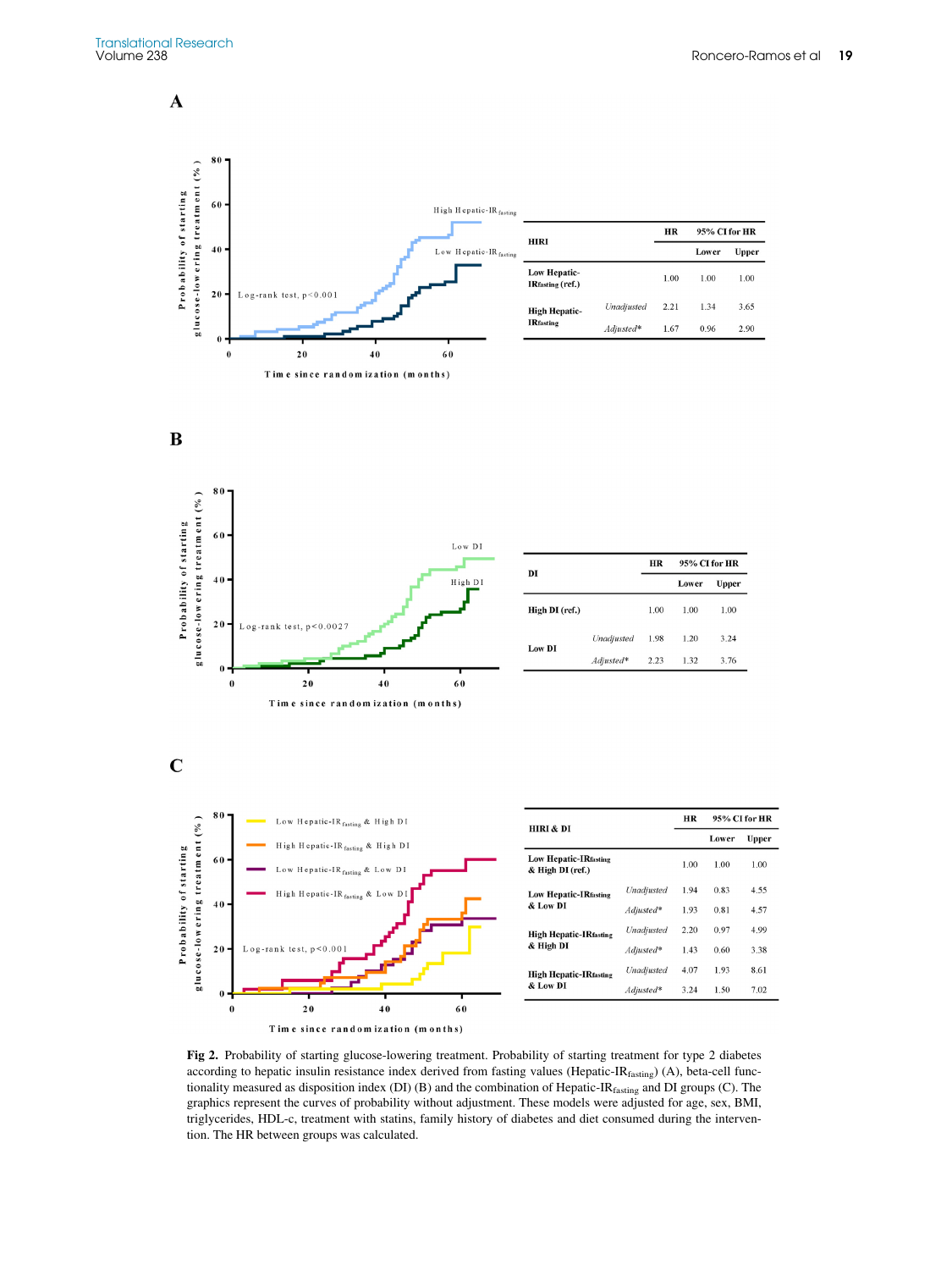statistical section, the COX model showed that having higher Hepatic-IR<sub>fasting</sub> values did not increase the probability of starting pharmacological treatment but did show a significant association for of baseline BMI values (HR: 1.07; 95% CI:  $1.01 - 1.13$ ) and family history of diabetes (HR: 1.66; 95% CI:  $1.01 - 2.73$ ) (Supplemental Table 5). Regarding DI groups, the COX model outcomes showed that after adjustment, those patients with lower DI values presented a 2.23-fold higher probability of starting treatment (HR: 2.23; 95% CI:  $1.32-3.76$ ). In addition, it also showed the association for baseline BMI values (HR: 1.11; 95% CI:  $1.05-1.17$ ) and family history of diabetes (HR: 1.66; 95% CI:  $1.01 - 2.74$ ) (Supplemental table 5).

At this point, we evaluated the likelihood of starting type 2 diabetes pharmacological treatment according to the diets consumed and hepatic insulin resistance and beta cell functionality phenotypes to find out whether the patients' phenotype had the same effect in each diet on their probability of starting treatment. We found that the same effect was produced regardless of the diet, so these diets did not modulate the likelihood of starting pharmacological treatment differently in our study groups (Supplemental Table 4).

When we evaluated the probability of starting pharmacological treatment in the population classified according to Hepatic-I $R_{\text{fasting}}$  and DI, we observed that patients with the highest values of Hepatic-I $R_{\text{fasting}}$  and the lowest values of DI presented a higher probability of starting glucose-lowering treatment than the Low Hepatic-IR<sub>fasting</sub> & High DI group (HR: 4.07; 95% CI: 1.93–8.61). The Low Hepatic-IR $_{\text{fasting}}$  & Low DI and High Hepatic-IRfasting & High DI groups did not present any differences in the probability of starting treatment compared to the Low Hepatic-IR $_{\text{fasting}}$  & High DI group used as a reference. The same was observed in the COX model after adjustment with the variables mentioned above, with the group of patients with High Hepatic-IR $_{\text{fasting}}$  & Low DI presenting a 3.24-fold higher probability of starting glucose-lowering treatment than the reference group (HR: 3.24; 95% CI:  $1.50-7.02$ ). In this case, the model also included the baseline BMI values (HR: 1.09;  $95\%$  CI: 1.02-1.16) which are associated with starting treatment (Supplemental table 5).

Beta cell function and insulin resistance. We evaluated the IR and beta cell function as assessed by the validated indexes during the follow-up period (Supplemental Fig. 1) and observed higher ISI and lower Hepatic- $IR<sub>fasting</sub>$  in the Low Hepatic-I $R<sub>fasting</sub>$  group than in the High Hepatic-IR $_{\text{fasting}}$  group throughout the study ( $P$  < 0.001). However, we found no significant differences in the DI index between both groups.

When we compared the DI classification groups, the High DI group had higher DI values compared with patients with Low DI values. Regarding the Hepatic-IRfasting and ISI indexes, no significant differences were observed between the DI groups.

Levels of FFA, ALT and Adipo-IR index. We evaluated the FFA on the OGTT, carried out at baseline and after 5 years of follow-up (Supplemental Fig. 2). We observed higher FFA plasma levels in Low DI subjects  $(P= 0.044)$  than in the High DI group. However, we detected no differences in FFA plasma levels between Hepatic-I $R_{\text{fasting}}$  groups.

Moreover, we evaluated the Adipo-IR and ALT levels at baseline and after 5 years of follow-up (Supplemental Fig. 2). We observed higher Adipo-IR and ALT levels in High Hepatic-IR $_{\text{fasting}}$  subjects ( $P < 0.001$  and  $P= 0.017$ , respectively) than in the Low Hepatic-IR<sub>fast-</sub> ing group. After that, we evaluated these parameters in the DI groups, but found no differences in ALT levels or Adipo-IR index between the groups.

#### **DISCUSSION**

In this study, we found that patients with lower hepatic insulin resistance values at the beginning of the study had a higher probability of type 2 diabetes remission compared with those who had higher Hepatic-IRfasting values after a dietary intervention without weight loss or glucose-lowering treatment. Likewise, patients with better beta cell functionality presented higher type 2 diabetes remission rates than those who had lower DI values. Therefore, we found that those with a combination of lower Hepatic-I $R_{\text{fasting}}$  and higher DI values presented the highest probability of type 2 diabetes remission. Moreover, the group of patients with a combination of higher Hepatic-I $R_{\text{fasting}}$ and lower DI showed a higher probability of starting pharmacological treatment for type 2 diabetes after 5 years of intervention among those patients maintaining diabetes. Our results showed that previous status of both indexes are potential contributors to type 2 diabetes remission after a dietary intervention without weight loss or pharmacological treatment. However, only DI and its combination with Hepatic-I $R_{\text{fasting}}$ influenced the probability of starting glucose-lowering treatment in those patients who did not achieve diabetes remission.

Type 2 diabetes is a multifactorial disease whose development is dependent on environmental and genetic factors. Its pathophysiology is mainly characterized by an increase in insulin resistance and a loss of beta cell function. $33$  Several authors have investigated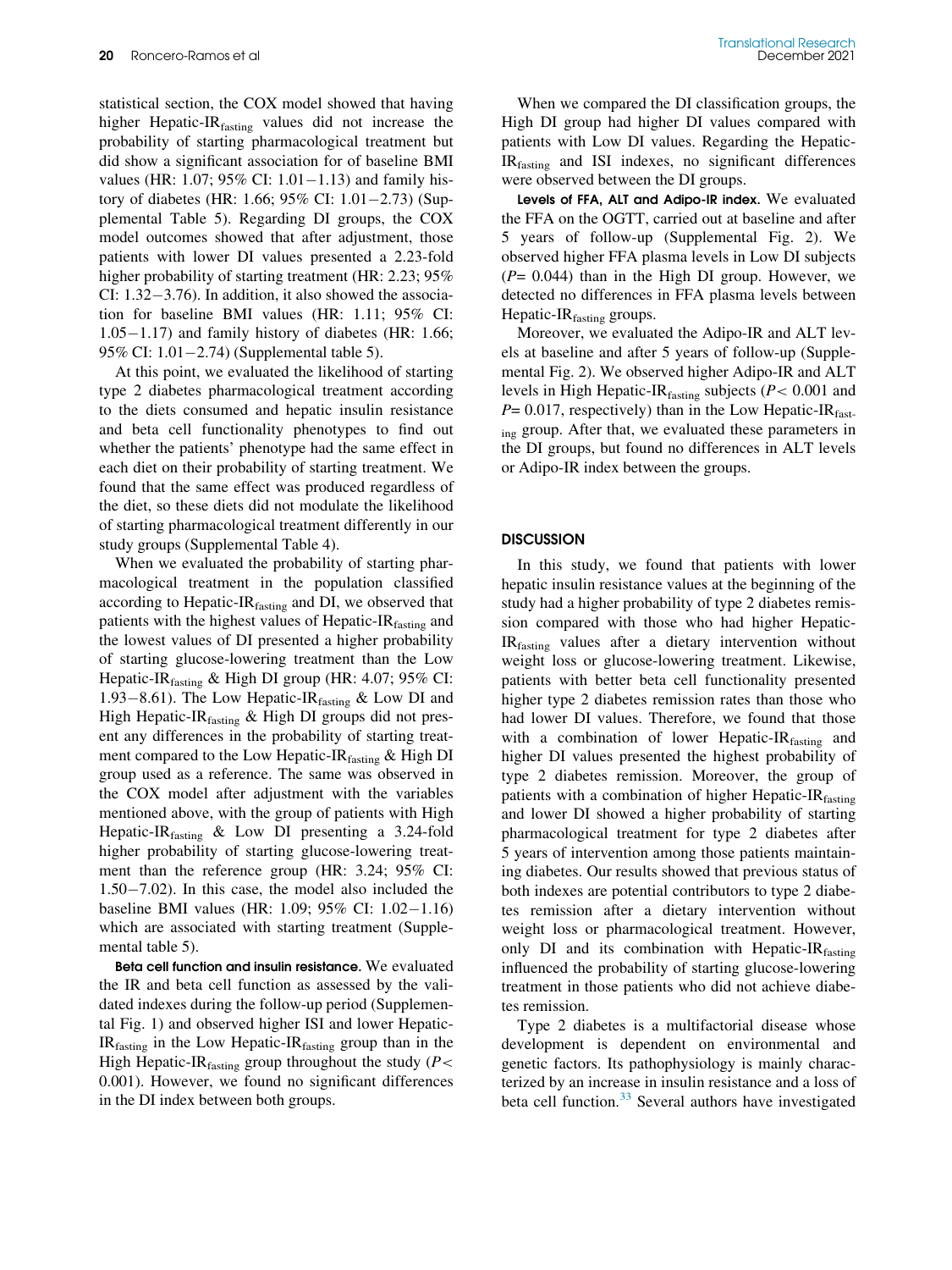both mechanisms as a way of preventing or delaying this disease. $34,35$  $34,35$  It is crucial to gain a better understanding of this problem, given the fact that type 2 diabetes is a global health problem whose prevalence is increasing dramatically $36$ . In the last few decades, the efforts of the scientific community have also been directed towards the study of diabetes remission, which, despite the traditional doctrine, has been shown in recent years to be possible. $37-39$  $37-39$  $37-39$  Most of the authors have associated type 2 diabetes remission with weight loss, together with a decrease in liver fat content and higher beta cell recovery.<sup>[9](#page-11-7)[,39](#page-12-4)</sup> However, to the best of our knowledge, these studies were based on the characteristics of the participants at the beginning of studies and remission was achieved after bariatric surgery, pharmacological treatment or dietary intervention with the aim of weight loss. Thus, in our study, we aimed to go further and identify whether different pathophysiological phenotypes (hepatic insulin resistance and beta cell functionality) might provide the basis for the development of an individualized tool to better predict type 2 diabetes remission in response to a healthy dietary treatment during 5 years of follow-up in which remission was achieved without any pharmacological treatment or weight loss.

Our study demonstrates that diabetic patients with lower Hepatic-IRfasting levels at baseline had a higher probability of type 2 diabetes remission than those who had higher values of Hepatic-I $R_{\text{fasting}}$ . Even though a lower hepatic IR has already been established as a potential factor for promoting the remission of type 2 diabetes,  $37,40$  $37,40$  this effect has been associated to major weight loss with a possible diminishing in liver fat, or after pharmacological treatment. In our study, patients with higher Hepatic-IR<sub>fasting</sub> values at baseline did not experience type 2 diabetes remission, probably due to the lower insulin sensitivity and higher hepatic IR that they presented from the beginning of the study. According to the twin-cycle hypothesis,  $9,12$  $9,12$  $9,12$  fat accumulation in the liver could have triggered insulin resistance and initiated the cycle affecting the insulin production by the pancreas. Moreover, the higher hepatic IR levels found in the High Hepatic-IR $_{\text{fasting}}$ group, together with their higher level of ALT after 5 years of intervention, would suggest an increase in liver fat in those patients. $41$  It has been demonstrated that increased liver fat levels are associated with hepatic IR, inadequate suppression of hepatic glucose production, and hence increased fasting plasma glucose. $14,42,43$  $14,42,43$  $14,42,43$  Therefore, patients with High Hepatic-IRfasting seem to have a non-reversible metabolic dysfunction, since the dietary intervention did not succeed in improving either the IR or the adipose tissue metabolic dysfunction in those patients.

Beta cell damage in the early stages of type 2 diabetes can be restored to normal function through dietinduced weight loss, as has been previously demonstrated by the DiRECT trial. $37$  In line with these results, the patients with better beta cell functionality at the beginning of our trial presented a higher probability of type 2 diabetes remission than those who had lower DI values. These subjects, in the Low DI group, presented lower LDL-c values at baseline, which have been associated with higher type 2 diabetes risk<sup>[44](#page-12-9)</sup>; they also showed lower beta cell functionality values during the 5 years of follow-up than those with higher DI values, who probably still had a reversible metabolic status. According to the twin-cycle hypothesis proposed recently to explain the pathophysiology of diabetes, in addition to the higher DI values which increase the probability of remission, our results showed that even with small increases of probability (HR:1.1), compared to the HR of those with a higher DI (HR:2.7), those with lower BMI values also had a higher probability of remission, since these patients are expected to present less fat deposit in visceral organs such as the liver. Therefore, early intervention with healthy diets in subjects with better beta cell functionality at the beginning of the trial leads to a higher probability of achieving type 2 diabetes remission, without the use of pharmacological treatment or drastic weight loss. Our results are in agreement with a previous study showing that patients with a better pancreatic beta cell function before bariatric surgery had an increased chance of type 2 diabetes remission after the surgery.<sup>[16](#page-11-13)</sup>

Further, to identify which phenotype had a better predictive value, we divided our population, taking into account both the hepatic insulin resistance and beta cell functionality indexes. We found that both indexes contribute equally to the remission of type 2 diabetes. In fact, it is the synergy of both phenotypes, lower Hepatic-I $R_{\text{fasting}}$  and higher DI values, which better predicts type 2 diabetes remission. These results suggest that hepatic IR and beta cell functionality are the physiological mechanisms which contribute most to the onset of type 2 diabetes. For this reason, identifying these phenotypes in early diagnosed diabetic patients could be the key to achieving higher type 2 diabetes remission rates. In our study, both dietary treatments (low-fat and Mediterranean diets) exerted similar effects on type 2 diabetes remission. The 2 diets studied have similarities in terms of the lack of caloric restriction and being considered healthy cardioprotective dietary patterns which are low in saturated fatty acids and high in fiber and highcomplex carbohydrates. Similarly, it has been reported that dietary intervention in diabetic patients,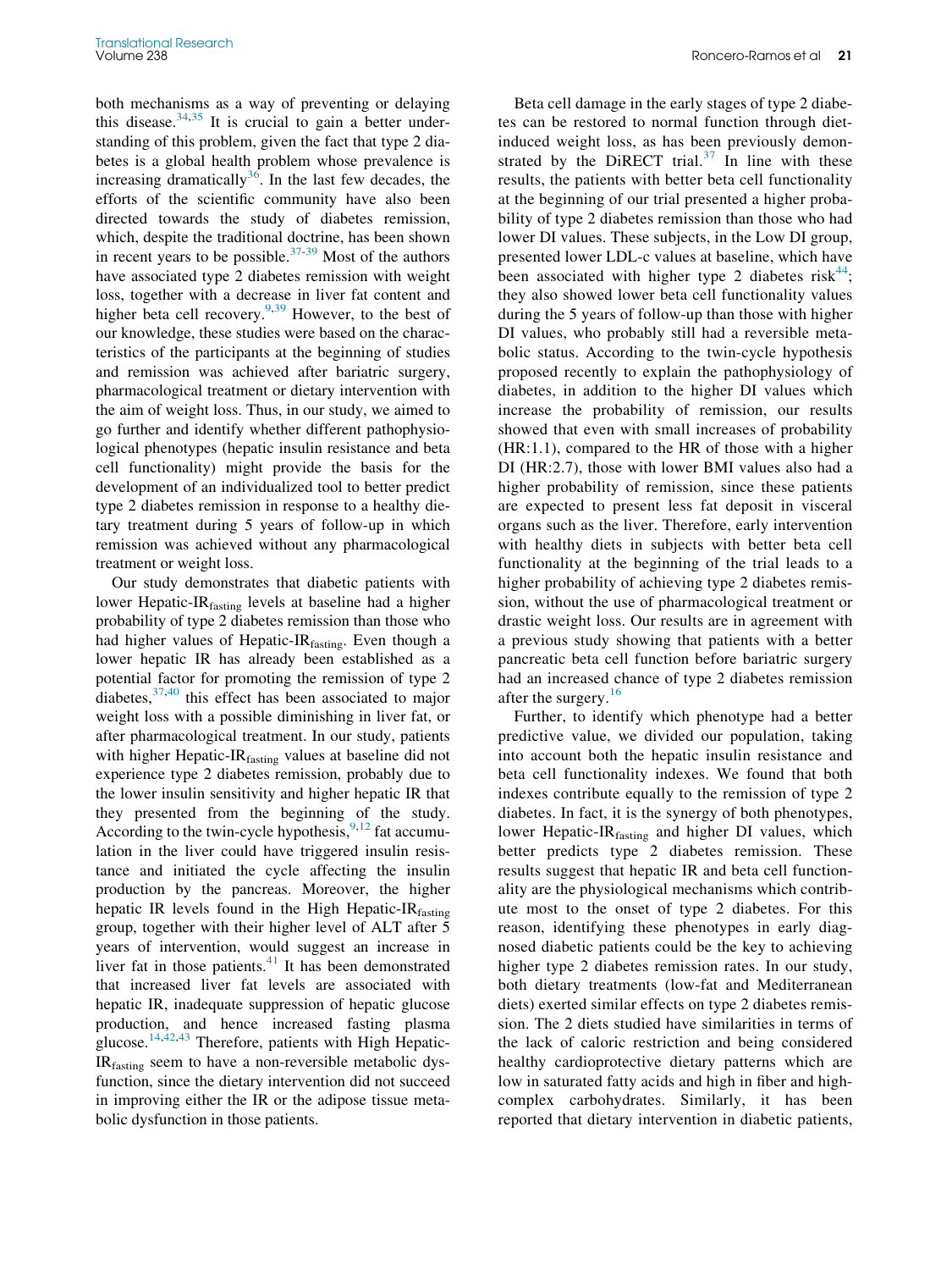such as the consumption of a hypocaloric diet for 6 months, can lead to a recovery of beta cell function, a decrease in liver fat and a return of serum ALT to normal levels.[37,](#page-12-3)[45](#page-12-10)

<span id="page-10-0"></span>On the other hand, there is little scientific literature available about the risk of starting glucose-lowering treatment in diabetic patients according to the level of the hepatic insulin resistance and beta cell functionality indexes. The only relevant study was published by Esposito et al,  $46$  reporting that a Mediterranean diet can delay the need for antihyperglycemic drug therapy in overweight patients with newly diagnosed type 2 diabetes. In our study, the dietary intervention led to a lower probability of starting glucose-lowering treatment only in High DI patients, due to their better glucose homeostasis control and in those with a combination of Low Hepatic- $IR<sub>fasting</sub>$  and High DI values. In addition, our results suggest the involvement of genetic factors associated to the increased probability of starting pharmacological treatment, since those with a family history of diabetes presented more probability of initiating treatment.

<span id="page-10-2"></span><span id="page-10-1"></span>The major strength of this study is that, to the best of our knowledge, this is the first approach to assess type 2 diabetes remission according to hepatic insulin resistance and beta cell functionality phenotypes after a dietary intervention with 2 healthy diets with no caloric restriction or weight loss and without any pharmacological treatment in patients with CVD, which is a relevant finding, since the progression of type 2 diabetes in these patients severely increases the risk of a new cardiovascular event. $47$  However, certain limitations should be highlighted. First, this research is based on a long-term, well-controlled dietary intervention, which ensures the quality of the study, but may not reflect the level of compliance in a free-living population. The second limitation is that the prevention of type 2 diabetes was not the primary endpoint of the CORDIOPREV trial, although it was a secondary objective of this study. And finally, since C-peptide was not measured, insulin data might be confounded by clearance. However, there are no reasons to believe that the randomization would not have worked in such a large subset of participants, taking into account that the baseline characteristics in the current study were similar in the groups of patients analyzed in this study.

In conclusion, our study shows that newly-diagnosed type 2 diabetes and coronary heart disease patients with better beta cell functionality and lower hepatic insulin resistance values had a higher probability of type 2 diabetes remission. Moreover, among patients who remained diabetic, those with the worst beta cell functionality and higher hepatic insulin resistance had a

higher risk of starting glucose-lowering treatment after 5 years of dietary intervention.

#### ACKNOWLEDGMENTS

Conflict of Interest: All the authors have read the journal's policy on conflicts of interest. None of the authors declare any conflict of interest. All the authors have read the journal's authorship agreement.

The CORDIOPREV study is supported by the Fundacion Patrimonio Comunal Olivarero, by Junta de Andalucia (Consejeria de Salud, Consejeria de Agricultura y Pesca, Consejeria de Innovacion, Ciencia y Empresa [CVI-7450](#page-10-0) to J. L-M), Diputaciones de Jaen y Cordoba, Centro de Excelencia en Investigacion sobre Aceite de Oliva y Salud and Ministerio de Medio Ambiente, Medio Rural y Marino, Gobierno de España. The CORDIOPREV study has also received research grants from the Ministerio de Economia y Competitividad [\(AGL2012/39615](#page-10-1) and [AGL2015-](#page-10-1) [67896-P](#page-10-1) to J. L-M, [FIS PI10/01041](#page-10-1) to P. P-M, [FIS](#page-10-1) [PI13/00023](#page-10-1) to J. D-L), integrated into the framework of the National Plan for Scientific Research, Technological Development and Innovation 2013-2016, cofinanced by the Instituto de Salud Carlos III (ISCIII) of Spain, the Directorate General for Assessment and Promotion of Research and the EU's European Regional Development Fund (FEDER). The CIBEROBN is an initiative of the ISCIII. Funding for open access charge: Universidad de Córdoba/CBUA. Irene Roncero-Ramos is supported by an ISCIII postdoctoral research contract (Programa Sara Borrell [CD16/](#page-10-2) [00047\)](#page-10-2). Francisco M Gutierrez-Mariscal is supported by a CIBEROBN postdoctoral research contract. The contents of this paper are not intended for any commercial use. Sponsors did not have any role in study design, collection, analysis, or interpretation of data, in the writing of the report nor the decision to submit the article for publication.

The authors would like to thank the EASP (Escuela Andaluza de Salud Publica), Granada (Spain), for carrying out the randomization process in this study. Our thanks also go to Jose Andres Morales Martinez for his technical assistance. The authors would like to thank the Córdoba branch of the Biobank of the Sistema Sanitario Público de Andalucía (Andalusia, Spain) for providing the the human biological samples.

Trial Registration

Clinicaltrials.gov NTC00924937. [https://clinical](https://clinicaltrials.gov/ct2/show/NCT00924937) [trials.gov/ct2/show/NCT00924937](https://clinicaltrials.gov/ct2/show/NCT00924937)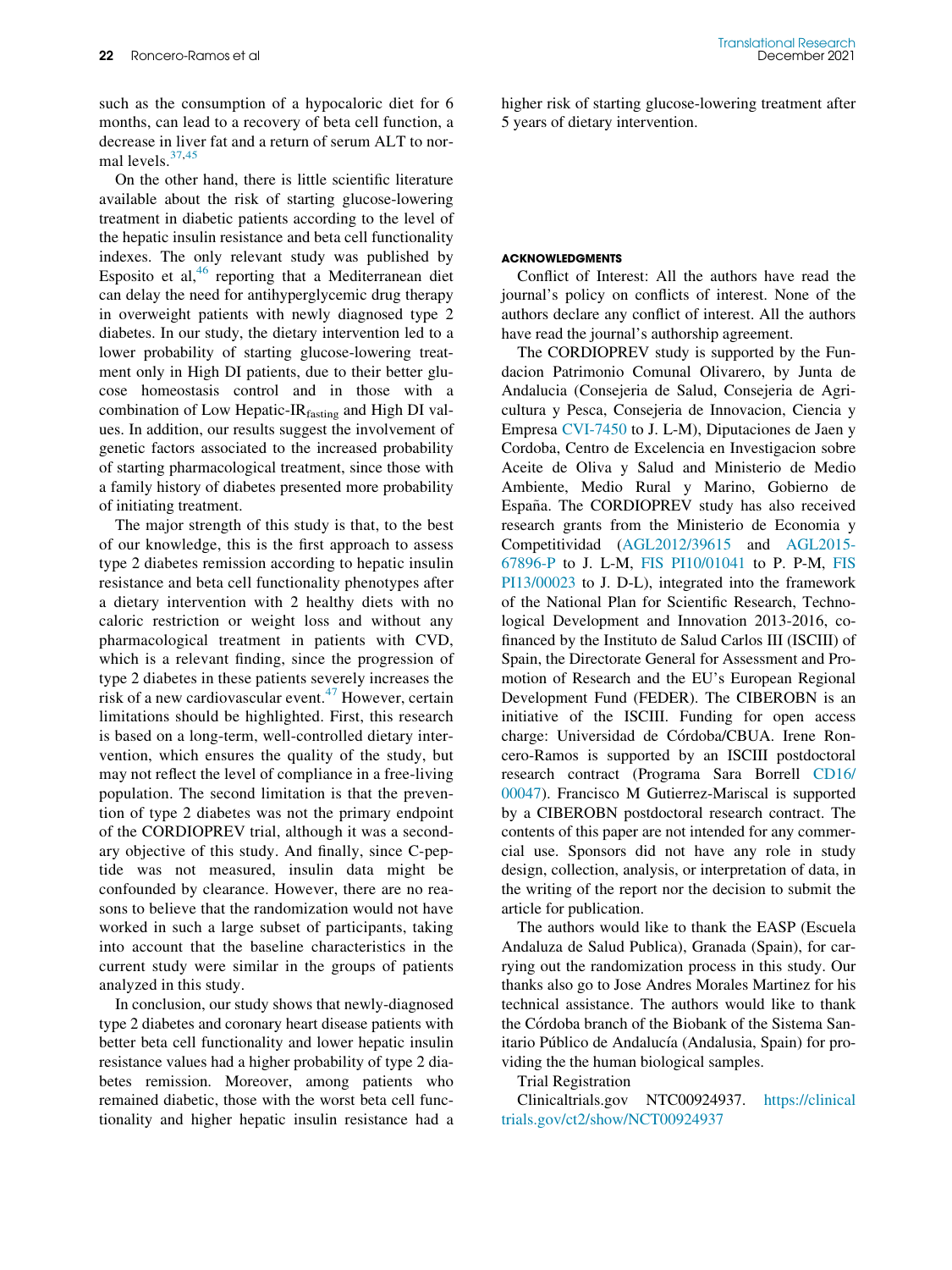#### <span id="page-11-14"></span>DATA AVAILABILITY

<span id="page-11-15"></span>The data supporting the findings of this study are available from the corresponding author upon reasonable request.

### SUPPLEMENTARY MATERIALS

<span id="page-11-16"></span>Supplementary material associated with this article can be found in the online version at [doi:10.1016/j.](https://doi.org/10.1016/j.trsl.2021.07.001) [trsl.2021.07.001.](https://doi.org/10.1016/j.trsl.2021.07.001)

#### <span id="page-11-17"></span><span id="page-11-0"></span>*REFERENCES*

- <span id="page-11-18"></span>1. [James SL, Abate D, Abate KH, et al. Global, regional, and](http://refhub.elsevier.com/S1931-5244(21)00158-4/sbref0001) [national incidence, prevalence, and years lived with disability](http://refhub.elsevier.com/S1931-5244(21)00158-4/sbref0001) [for 354 diseases and injuries for 195 countries and territories,](http://refhub.elsevier.com/S1931-5244(21)00158-4/sbref0001) [1990-2017: a systematic analysis for the Global Burden of Dis](http://refhub.elsevier.com/S1931-5244(21)00158-4/sbref0001)[ease Study 2017. Lancet 2018;392:1789–858.](http://refhub.elsevier.com/S1931-5244(21)00158-4/sbref0001)
- <span id="page-11-20"></span><span id="page-11-19"></span><span id="page-11-1"></span>2. [World Health Organization. Geneva S. Global report on diabe](http://refhub.elsevier.com/S1931-5244(21)00158-4/sbref0002)[tes. World Health Organization. Ed.](http://refhub.elsevier.com/S1931-5244(21)00158-4/sbref0002)
- <span id="page-11-2"></span>3. [Lehto S, Ronnemaa T, Pyorala K, Laakso M. Cardiovascular risk](http://refhub.elsevier.com/S1931-5244(21)00158-4/sbref0003) [factors clustering with endogenous hyperinsulinaemia predict](http://refhub.elsevier.com/S1931-5244(21)00158-4/sbref0003) [death from coronary heart disease in patients with Type II diabe](http://refhub.elsevier.com/S1931-5244(21)00158-4/sbref0003)[tes. Diabetologia 2000;43:148–55.](http://refhub.elsevier.com/S1931-5244(21)00158-4/sbref0003)
- <span id="page-11-21"></span><span id="page-11-3"></span>4. [Weissler EH, Clare RM, Lokhnygina Y, et al. Predicting major](http://refhub.elsevier.com/S1931-5244(21)00158-4/sbref0004) [adverse limb events in individuals with type 2 diabetes: insights](http://refhub.elsevier.com/S1931-5244(21)00158-4/sbref0004) [from the EXSCEL trial. Diabetic medicine: a journal of the Brit](http://refhub.elsevier.com/S1931-5244(21)00158-4/sbref0004)[ish Diabetic Association. 2021e14552.](http://refhub.elsevier.com/S1931-5244(21)00158-4/sbref0004)
- <span id="page-11-22"></span><span id="page-11-4"></span>5. [Kahn SE, Cooper ME, Del Prato S. Pathophysiology and treat](http://refhub.elsevier.com/S1931-5244(21)00158-4/sbref0005)[ment of type 2 diabetes: perspectives on the past, present, and](http://refhub.elsevier.com/S1931-5244(21)00158-4/sbref0005) [future. Lancet 2014;383:1068–83.](http://refhub.elsevier.com/S1931-5244(21)00158-4/sbref0005)
- <span id="page-11-23"></span>6. [Reaven GM. Banting lecture 1988. Role of insulin resistance in](http://refhub.elsevier.com/S1931-5244(21)00158-4/sbref0006) [human disease. Diabetes 1988;37:1595–607.](http://refhub.elsevier.com/S1931-5244(21)00158-4/sbref0006)
- <span id="page-11-5"></span>7. [Reaven GM. Why Syndrome X? From Harold Himsworth to the](http://refhub.elsevier.com/S1931-5244(21)00158-4/sbref0007) [insulin resistance syndrome. Cell Metab 2005;1:9–14.](http://refhub.elsevier.com/S1931-5244(21)00158-4/sbref0007)
- <span id="page-11-24"></span><span id="page-11-6"></span>8. [Taylor R. Pathogenesis of type 2 diabetes: tracing the reverse](http://refhub.elsevier.com/S1931-5244(21)00158-4/sbref0008) [route from cure to cause. Diabetologia 2008;51:1781–9.](http://refhub.elsevier.com/S1931-5244(21)00158-4/sbref0008)
- <span id="page-11-7"></span>9. [Taylor R, Al-Mrabeh A, Sattar N. Understanding the mecha](http://refhub.elsevier.com/S1931-5244(21)00158-4/sbref0009)[nisms of reversal of type 2 diabetes. Lancet Diabetes Endocrinol](http://refhub.elsevier.com/S1931-5244(21)00158-4/sbref0009) [2019;7:726–36.](http://refhub.elsevier.com/S1931-5244(21)00158-4/sbref0009)
- <span id="page-11-25"></span><span id="page-11-8"></span>10. [Weir GC, Bonner-Weir S. Five stages of evolving beta-cell dys](http://refhub.elsevier.com/S1931-5244(21)00158-4/sbref0010)[function during progression to diabetes. Diabetes 2004;53\(Suppl](http://refhub.elsevier.com/S1931-5244(21)00158-4/sbref0010) [3\):S16–21.](http://refhub.elsevier.com/S1931-5244(21)00158-4/sbref0010)
- <span id="page-11-26"></span><span id="page-11-9"></span>11. [Panunzi S, Carlsson L, De Gaetano A, et al. Determinants of dia](http://refhub.elsevier.com/S1931-5244(21)00158-4/sbref0011)[betes remission and glycemic control after bariatric surgery. Dia](http://refhub.elsevier.com/S1931-5244(21)00158-4/sbref0011)[betes Care 2016;39:166–74.](http://refhub.elsevier.com/S1931-5244(21)00158-4/sbref0011)
- <span id="page-11-31"></span>12. [Taylor R. Type 2 diabetes: etiology and reversibility. Diabetes](http://refhub.elsevier.com/S1931-5244(21)00158-4/sbref0012) [Care 2013;36:1047–55.](http://refhub.elsevier.com/S1931-5244(21)00158-4/sbref0012)
- <span id="page-11-27"></span><span id="page-11-10"></span>13. [Ferrannini E, Mingrone G. Impact of different bariatric surgical](http://refhub.elsevier.com/S1931-5244(21)00158-4/sbref0013) [procedures on insulin action and beta-cell function in type 2 dia](http://refhub.elsevier.com/S1931-5244(21)00158-4/sbref0013)[betes. Diabetes Care 2009;32:514–20.](http://refhub.elsevier.com/S1931-5244(21)00158-4/sbref0013)
- <span id="page-11-28"></span><span id="page-11-11"></span>14. [Petersen KF, Dufour S, Befroy D, Lehrke M, Hendler RE, Shul](http://refhub.elsevier.com/S1931-5244(21)00158-4/sbref0014)[man GI. Reversal of nonalcoholic hepatic steatosis, hepatic insu](http://refhub.elsevier.com/S1931-5244(21)00158-4/sbref0014)[lin resistance, and hyperglycemia by moderate weight reduction](http://refhub.elsevier.com/S1931-5244(21)00158-4/sbref0014) [in patients with type 2 diabetes. Diabetes 2005;54:603–8.](http://refhub.elsevier.com/S1931-5244(21)00158-4/sbref0014)
- <span id="page-11-29"></span><span id="page-11-12"></span>15. [Murphree DH, Arabmakki E, Ngufor C, Storlie CB, McCoy RG.](http://refhub.elsevier.com/S1931-5244(21)00158-4/sbref0015) [Stacked classifiers for individualized prediction of glycemic con](http://refhub.elsevier.com/S1931-5244(21)00158-4/sbref0015)[trol following initiation of metformin therapy in type 2 diabetes.](http://refhub.elsevier.com/S1931-5244(21)00158-4/sbref0015) [Comput Biol Med 2018;103:109–15.](http://refhub.elsevier.com/S1931-5244(21)00158-4/sbref0015)
- <span id="page-11-30"></span><span id="page-11-13"></span>16. [Souteiro P, Belo S, Neves JS, et al. Preoperative beta cell func](http://refhub.elsevier.com/S1931-5244(21)00158-4/sbref0016)[tion is predictive of diabetes remission after bariatric surgery.](http://refhub.elsevier.com/S1931-5244(21)00158-4/sbref0016) [Obes Surg 2017;27:288–94.](http://refhub.elsevier.com/S1931-5244(21)00158-4/sbref0016)
- 17. [Wang H, Kuang J, Xu M, et al. Predictors of long-term glycemic](http://refhub.elsevier.com/S1931-5244(21)00158-4/sbref0017) [remission after 2-week intensive insulin treatment in newly diag](http://refhub.elsevier.com/S1931-5244(21)00158-4/sbref0017)[nosed type 2 diabetes. J Clin Endocrinol Metab 2019;104:2153–62.](http://refhub.elsevier.com/S1931-5244(21)00158-4/sbref0017)
- 18. [Delgado-Lista J, Perez-Martinez P, Garcia-Rios A, et al. CORo](http://refhub.elsevier.com/S1931-5244(21)00158-4/sbref0018)[nary diet intervention with olive oil and cardiovascular PREVen](http://refhub.elsevier.com/S1931-5244(21)00158-4/sbref0018)[tion study \(the CORDIOPREV study\): rationale, methods, and](http://refhub.elsevier.com/S1931-5244(21)00158-4/sbref0018) [baseline characteristics: a clinical trial comparing the efficacy of](http://refhub.elsevier.com/S1931-5244(21)00158-4/sbref0018) [a Mediterranean diet rich in olive oil versus a low-fat diet on car](http://refhub.elsevier.com/S1931-5244(21)00158-4/sbref0018)[diovascular disease in coronary patients. Am Heart J](http://refhub.elsevier.com/S1931-5244(21)00158-4/sbref0018) [2016;177:42–50.](http://refhub.elsevier.com/S1931-5244(21)00158-4/sbref0018)
- 19. [American Diabetes A. 2. Classification and diagnosis of diabe](http://refhub.elsevier.com/S1931-5244(21)00158-4/sbref0019)[tes: standards of medical care in diabetes. Diabetes Care](http://refhub.elsevier.com/S1931-5244(21)00158-4/sbref0019) [2018;41:S13–27, 2018.](http://refhub.elsevier.com/S1931-5244(21)00158-4/sbref0019)
- 20. [Roncero-Ramos I, Jimenez-Lucena R, Alcala-Diaz JF, et al.](http://refhub.elsevier.com/S1931-5244(21)00158-4/sbref0020) [Alpha cell function interacts with diet to modulate prediabetes](http://refhub.elsevier.com/S1931-5244(21)00158-4/sbref0020) [and Type 2 diabetes. J Nutr Biochem 2018;62:247–56.](http://refhub.elsevier.com/S1931-5244(21)00158-4/sbref0020)
- 21. [Abdul-Ghani MA, Matsuda M, Balas B, DeFronzo RA. Muscle](http://refhub.elsevier.com/S1931-5244(21)00158-4/sbref0021) [and liver insulin resistance indexes derived from the oral glucose](http://refhub.elsevier.com/S1931-5244(21)00158-4/sbref0021) [tolerance test. Diabetes Care 2007;30:89–94.](http://refhub.elsevier.com/S1931-5244(21)00158-4/sbref0021)
- 22. [Federation. ID. IDF clinical practice recommendations for man](http://refhub.elsevier.com/S1931-5244(21)00158-4/sbref0022)[aging type 2 diabetes in primary care. 2017.](http://refhub.elsevier.com/S1931-5244(21)00158-4/sbref0022)
- 23. [Quintana-Navarro GM, Alcala-Diaz JF, Lopez-Moreno J, et al.](http://refhub.elsevier.com/S1931-5244(21)00158-4/sbref0023) [Long-term dietary adherence and changes in dietary intake in coro](http://refhub.elsevier.com/S1931-5244(21)00158-4/sbref0023)[nary patients after intervention with a Mediterranean diet or a low](http://refhub.elsevier.com/S1931-5244(21)00158-4/sbref0023)[fat diet: the CORDIOPREV randomized trial. Eur J Nutr 2020;59](http://refhub.elsevier.com/S1931-5244(21)00158-4/sbref0023)  $(5):2099-110.$
- 24. [Matsuda M, DeFronzo RA. Insulin sensitivity indices obtained](http://refhub.elsevier.com/S1931-5244(21)00158-4/sbref0024) [from oral glucose tolerance testing: comparison with the eugly](http://refhub.elsevier.com/S1931-5244(21)00158-4/sbref0024)[cemic insulin clamp. Diabetes Care 1999;22:1462–70.](http://refhub.elsevier.com/S1931-5244(21)00158-4/sbref0024)
- 25. [Abdul-Ghani MA, Jenkinson CP, Richardson DK, Tripathy D,](http://refhub.elsevier.com/S1931-5244(21)00158-4/sbref0025) [DeFronzo RA. Insulin secretion and action in subjects with](http://refhub.elsevier.com/S1931-5244(21)00158-4/sbref0025) [impaired fasting glucose and impaired glucose tolerance: results](http://refhub.elsevier.com/S1931-5244(21)00158-4/sbref0025) [from the Veterans Administration Genetic Epidemiology Study.](http://refhub.elsevier.com/S1931-5244(21)00158-4/sbref0025) [Diabetes 2006;55:1430–5.](http://refhub.elsevier.com/S1931-5244(21)00158-4/sbref0025)
- 26. [DeFronzo RA, Ferrannini E, Simonson DC. Fasting hyperglyce](http://refhub.elsevier.com/S1931-5244(21)00158-4/sbref0026)[mia in non-insulin-dependent diabetes mellitus: contributions of](http://refhub.elsevier.com/S1931-5244(21)00158-4/sbref0026) [excessive hepatic glucose production and impaired tissue glu](http://refhub.elsevier.com/S1931-5244(21)00158-4/sbref0026)[cose uptake. Metabolism 1989;38:387–95.](http://refhub.elsevier.com/S1931-5244(21)00158-4/sbref0026)
- 27. [Sindelar DK, Chu CA, Venson P, Donahue EP, Neal DW,](http://refhub.elsevier.com/S1931-5244(21)00158-4/sbref0027) [Cherrington AD. Basal hepatic glucose production is regu](http://refhub.elsevier.com/S1931-5244(21)00158-4/sbref0027)[lated by the portal vein insulin concentration. Diabetes](http://refhub.elsevier.com/S1931-5244(21)00158-4/sbref0027) [1998;47:523–9.](http://refhub.elsevier.com/S1931-5244(21)00158-4/sbref0027)
- 28. [Song Y, Manson JE, Tinker L, et al. Insulin sensitivity and insu](http://refhub.elsevier.com/S1931-5244(21)00158-4/sbref0028)[lin secretion determined by homeostasis model assessment and](http://refhub.elsevier.com/S1931-5244(21)00158-4/sbref0028) [risk of diabetes in a multiethnic cohort of women: the Women](http://refhub.elsevier.com/S1931-5244(21)00158-4/sbref0028)'s [Health Initiative Observational Study. Diabetes Care](http://refhub.elsevier.com/S1931-5244(21)00158-4/sbref0028) [2007;30:1747–52.](http://refhub.elsevier.com/S1931-5244(21)00158-4/sbref0028)
- 29. [Hanson RL, Pratley RE, Bogardus C, et al. Evaluation of simple](http://refhub.elsevier.com/S1931-5244(21)00158-4/sbref0029) [indices of insulin sensitivity and insulin secretion for use in epi](http://refhub.elsevier.com/S1931-5244(21)00158-4/sbref0029)[demiologic studies. Am J Epidemiol 2000;151:190–8.](http://refhub.elsevier.com/S1931-5244(21)00158-4/sbref0029)
- 30. [Tang W, Fu Q, Zhang Q, et al. The association between serum](http://refhub.elsevier.com/S1931-5244(21)00158-4/sbref0030) [uric acid and residual beta -cell function in type 2 diabetes. J](http://refhub.elsevier.com/S1931-5244(21)00158-4/sbref0030) [Diabetes Res 2014;2014:709691.](http://refhub.elsevier.com/S1931-5244(21)00158-4/sbref0030)
- 31. [Gastaldelli A, Cusi K, Pettiti M, et al. Relationship between](http://refhub.elsevier.com/S1931-5244(21)00158-4/sbref0031) [hepatic/visceral fat and hepatic insulin resistance in nondia](http://refhub.elsevier.com/S1931-5244(21)00158-4/sbref0031)[betic and type 2 diabetic subjects. Gastroenterology](http://refhub.elsevier.com/S1931-5244(21)00158-4/sbref0031) [2007;133:496–506.](http://refhub.elsevier.com/S1931-5244(21)00158-4/sbref0031)
- 32. [Delgado-Lista J, Perez-Martinez P, Perez-Jimenez F, et al.](http://refhub.elsevier.com/S1931-5244(21)00158-4/sbref0032) [ABCA1 gene variants regulate postprandial lipid metabolism in](http://refhub.elsevier.com/S1931-5244(21)00158-4/sbref0032) [healthy men. Arterioscler Thromb Vasc Biol 2010;30:1051–7.](http://refhub.elsevier.com/S1931-5244(21)00158-4/sbref0032)
- 33. [Faerch K, Johansen NB, Witte DR, Lauritzen T, Jorgensen ME,](http://refhub.elsevier.com/S1931-5244(21)00158-4/sbref0033) [Vistisen D. Relationship between insulin resistance and beta-cell](http://refhub.elsevier.com/S1931-5244(21)00158-4/sbref0033) [dysfunction in subphenotypes of prediabetes and type 2 diabetes.](http://refhub.elsevier.com/S1931-5244(21)00158-4/sbref0033) [J Clin Endocrinol Metab 2015;100:707–16.](http://refhub.elsevier.com/S1931-5244(21)00158-4/sbref0033)